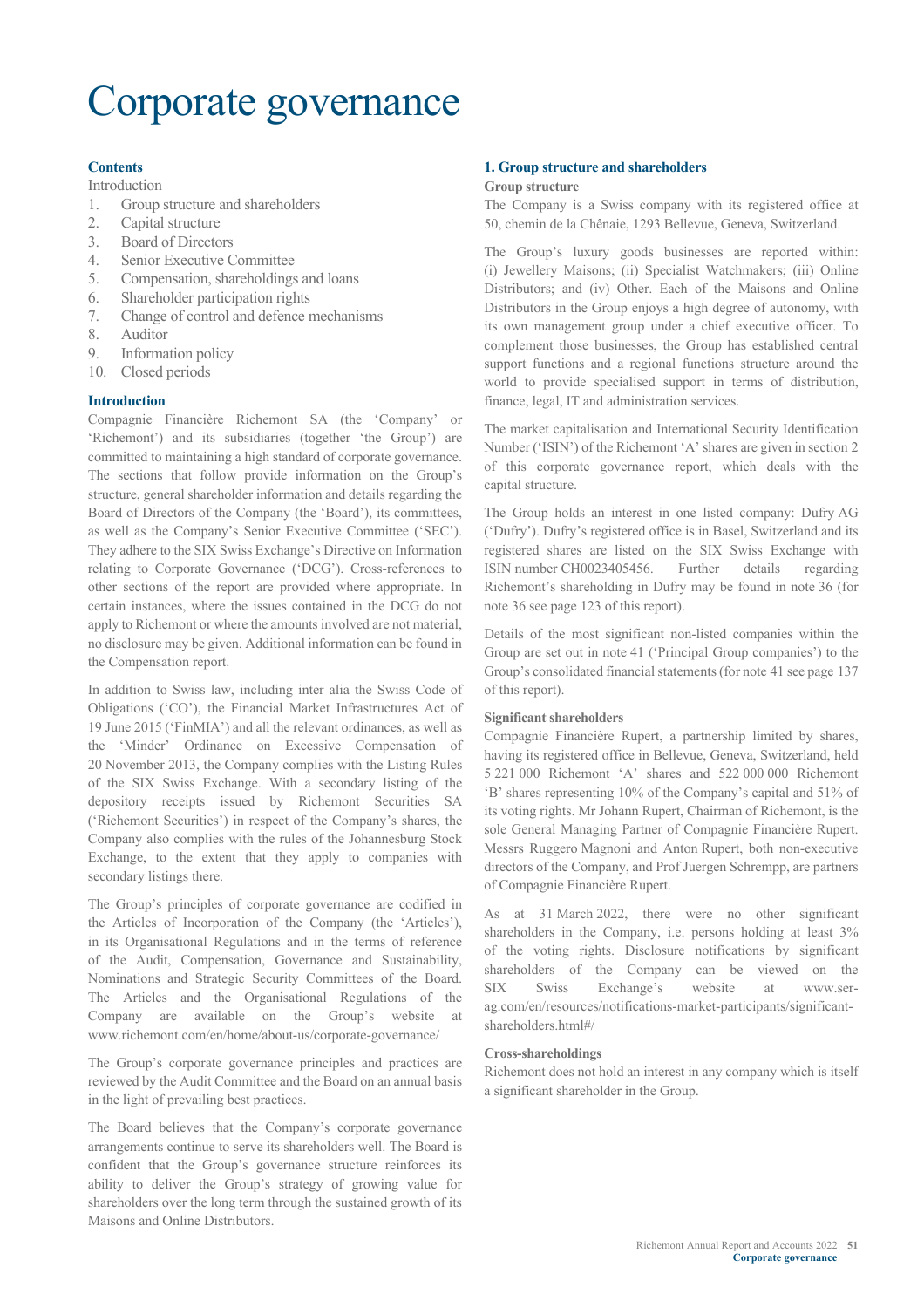#### **2. Capital structure**

#### **Capital**

There are 522 000 000 'A' registered shares (''A' shares') and 522 000 000 'B' registered shares (''B' shares') in issue. Each 'A' share has a par value of CHF 1.00 and each 'B' share has a par value of CHF 0.10. The issued capital amounts to CHF 574 200 000. Further details are given in note 31 to the Group's consolidated financial statements (for note 31 see page 118 of this report).

#### **Authorised and conditional capital**

On 17 November 2020, the Company created two conditional capitals having an aggregate amount of CHF 24 200 000, allowing the Company to issue not more than 22 000 000 'A' shares and not more than 22 000 000 'B' shares upon exercise of shareholders' warrants, to be issued under a shareholder loyalty scheme to be established by the Company.

The first conditional capital (the ''A' conditional capital') allows an increase of the Company's share capital by an aggregate amount of up to CHF 22 000 000, which represents 3.83% of the existing share capital of the Company. The 'A' conditional capital makes it possible to issue not more than 22 000 000 'A' shares, to be fully paid in, upon exercise of warrants to be issued by the Company or one of its subsidiaries to holders of 'A' shares (the 'A' warrants).

The second conditional capital (the ''B' conditional capital') allows an increase of the Company's share capital by an aggregate amount of up to CHF 2 200 000, which represents 0.38% of the existing share capital of the Company. The 'B' conditional capital makes it possible to issue not more than 22 000 000 'B' shares, to be fully paid in, upon exercise of warrants to be issued by the Company or one of its subsidiaries to holders of 'B' shares (the 'B' warrants).

Preferential subscription rights of shareholders are excluded for what regards the issuance of 'A' shares out of the 'A' conditional capital and of 'B' shares out of the 'B' conditional capital. The Board can set the terms of the 'A' warrants and of the 'B' warrants, as well as of the issuance of the new 'A' shares under the 'A' conditional capital and of new 'B' shares under the 'B' conditional capital.

The Company does not have any authorised share capital.

#### **Changes in capital**

Except for the creation of the 'A' conditional capital and the 'B' conditional capital referred to above, during the three-year period preceding the period ended 31 March 2022, there were no changes to the Company's capital structure. For movements in the reserve for treasury shares, please see the description in the section 'Share buy-back programmes' and the details in note 31 (for note 31 see page 118 of this report).

#### **Shares, warrants, depository receipts and warrant receipts** *Shares*

The Company's 'A' shares are listed and traded on the SIX Swiss Exchange. The 'B' shares are not listed and are held by Compagnie Financière Rupert, as detailed above.

At 31 March 2022, Richemont's market capitalisation, based on a closing price of CHF 118.00 per share and a total of 522 000 000 'A' shares in issue, was CHF 61 596 million. The overall valuation of the Group at the year end, reflecting the value of both the listed 'A' shares and the unlisted 'B' shares, was CHF 67 755 million.

During the year under review, the highest closing price of the 'A' share was CHF 144.75 on 7 December 2021, and the lowest closing price of the 'A' share was CHF 92.10 on 1 April 2021.

The ISIN of the 'A' shares is CH0210483332 and their Swiss 'Valorennummer' 21048333.

According to Article 7 of the Articles, each share confers the right to one vote.

For Article 7 see: www.richemont.com/media/8d88cb444844e38/a rticles-of-incorporation.pdf

Holders of 'A' shares and 'B' shares enjoy the same dividend rights, but due to the differing par values of the two classes of shares, 'B' shareholders receive one tenth of the dividend per share paid to holders of the 'A' shares.

In respect of the financial year ended 31 March 2022, an ordinary dividend of CHF 2.25 per 'A' share and CHF 0.225 per 'B' share, and an additional special dividend of CHF 1.00 per 'A' share and CHF 0.10 per 'B' share, have been proposed for approval by the shareholders in September 2022. During the year under review, the shareholders approved a dividend of CHF 2.00 per 'A' share and CHF 0.20 per 'B' share.

#### *Warrants*

On 27 November 2020, as part of a shareholder loyalty scheme that was first announced on 7 August 2020, the Company issued 1 044 000 000 warrants relating to its 'A' shares ('A' warrants) and 1 044 000 000 warrants relating to its 'B' shares ('B' warrants). The Company delivered two 'A' warrants to the holder of each of its 'A' shares, and two 'B' warrants to the holder of each of its 'B' shares.

Sixty-seven 'A' warrants entitle eligible holders to purchase one 'A' share to be issued out of the Company's 'A' conditional capital at a price of CHF 67.00 (subject to adjustments) during an exercise period that is expected to run from 09.00 a.m. Central European Time ('CET') on 20 November 2023 until 12 noon CET on 22 November 2023. During the same period, 67 'B' warrants will entitle their holders to purchase one 'B' share at a price of CHF 6.70 (subject to adjustments). Holders of 'B' warrants will be deemed to have exercised a number of 'B' warrants that is equal to the number of 'A' warrants that will have been duly exercised, so that the number of issued 'A' shares and 'B' shares will remain equal.

The ISIN of the 'A' warrants is CH0559601544 and their Swiss 'Valorennummer' 55960154.

The ISIN of the 'B' warrants is CH0559601551 and their Swiss 'Valorennummer' 55960155.

The 'A' warrants have been listed on SIX Swiss Exchange since 27 November 2020 and are expected to be traded on that stock exchange until 15 November 2023. The 'B' warrants are not listed on any stock exchange.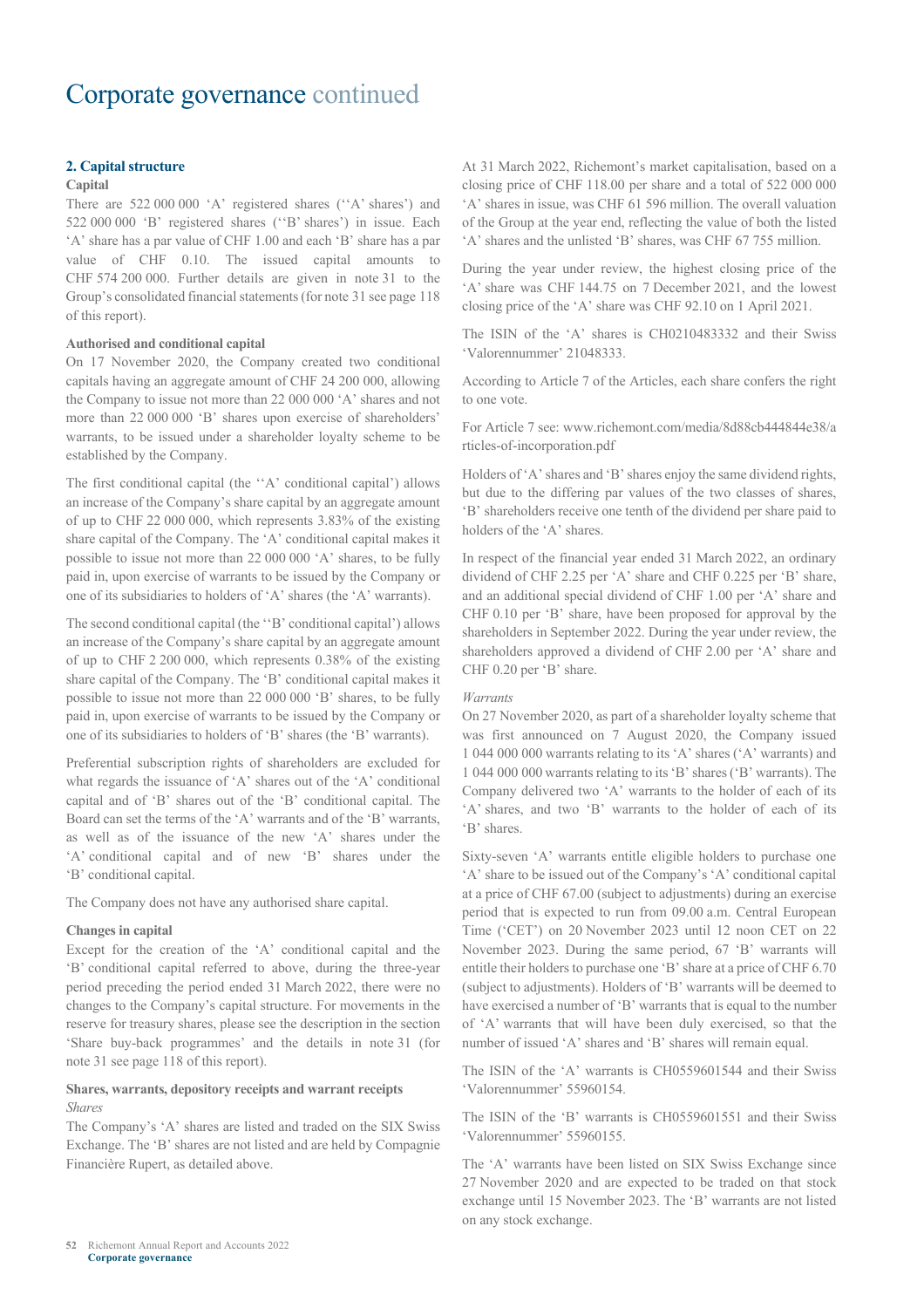More information on the Company's shareholder loyalty scheme, the 'A' warrants and the 'B' warrants can be obtained in the Company's 'Shareholder Information Memorandum' dated 19 October 2020, which can be consulted at www.richemont.com/en/home/investors/shareholderinformation/shareholder-loyalty-scheme/

#### *Depository Receipts*

The 'A' shares are also listed and traded on the Johannesburg Stock Exchange in the form of Depository Receipts ('DRs') issued by Richemont Securities. Richemont Securities, a wholly-owned subsidiary of the Company, acts as Depository for the issuance, transfer and cancellation of the DRs. DRs trade in the ratio of ten DRs to each 'A' share. The terms and conditions applicable to DRs are set out in the Deposit Agreement entered into between Richemont Securities as Depository, and the Company as Issuer. The Deposit Agreement was most recently amended in 2014 and supplemented on 15 October 2020 in connection with the Company's shareholder loyalty scheme.

#### The ISIN of the DRs is CH0045159024.

In its capacity as Depository, Richemont Securities holds one 'A' share in safe custody for every ten DRs in issue. Richemont Securities' interest in the 'A' shares that it holds is therefore non-beneficial. At 31 March 2022, Richemont Securities held 70 431 596 'A' shares in safe custody in respect of the DRs in issue. This amount represents some 13.49% of the listed 'A' shares.

Dividends received by Richemont Securities are payable in rand to South African residents. Dividends are converted upon receipt by Richemont Securities and remitted to the holders of DRs. Non-South African resident holders of DRs may receive the dividends in Swiss francs, subject to their residence status.

Holders of DRs issued by Richemont Securities are not entitled to attend the shareholders' meeting of the Company or to vote in person. Rather, DR holders are canvassed as to their voting instructions by Richemont Securities, which then represents the holders at such meetings.

#### *Warrant receipts*

On 2 December 2020, Richemont Securities issued 1 250 379 780 'A' warrant receipts in respect of each of the 'A' warrants that it had received in connection with the Company's shareholder loyalty scheme that was first announced on 7 August 2020 (see subsection 'Warrants' above).

Sixty-seven 'A' warrant receipts entitle eligible holders to purchase one DR during the exercise period (expected to run from 09.00 a.m. South Africa Standard Time ('SAST') on 17 November 2023 until 12.00 noon SAST on 21 November 2023), at a price corresponding to the rand equivalent of CHF 6.70 (as the case may be adjusted under the terms of the 'A' warrants), converted at the CHF/ZAR ask exchange rate on the last business day preceding the exercise period.

The 'A' warrant receipts have been listed on the Johannesburg Stock Exchange since 27 November 2020 and are expected to be traded on that stock exchange until 15 November 2023.

The ISIN of the 'A' warrant receipts is CH0562931086.

More information on the 'A' warrant receipts can be obtained in the 'Supplementary Information Memorandum to Richemont Securities SA Depositary Receipt Holders' dated 19 October 2020, which can be consulted at www.richemont.com/en/home/investors/shareholderinformation/shareholder-loyalty-scheme/

#### **Share buy-back programmes**

Over the course of the preceding 21-year period ended 20 March 2020, the Group had repurchased a total of 34 552 934 former 'A' units and 42 681 876 'A' shares through the market to meet obligations under share option plans for executives. During the year under review, there were no 'A' shares repurchased through the market.

Taking into account the exercise of options by executives during the course of the year and other activities linked to the hedging programme, the balance held in treasury at 31 March 2022 was 6 761 624 'A' shares.

On 12 May 2017, Richemont announced a programme envisaging the buy-back of up to 10 000 000 of its own 'A' shares over a three-year period, linked to the requirements of the executive share option plan. Richemont's strategy is to maintain a hedge ratio of at least 90% of the commitments arising under the Group's share option plan. The share buy-back programme expired on 20 May 2020.

Details of the Group's share option plan are set out in the Compensation report from page 63 and in note 33 to the Group's consolidated financial statements (for note 33 see page 120 of this report). The operating expense charged to the consolidated statement of comprehensive income in respect of the fair value of share options granted to executives is set out in note 27 (for note 27 see page 115 of this report).

When 'A' shares are bought back, the cost value of the shares purchased in the market is deducted from shareholders' equity in the Group's consolidated statement of financial position. Gain or losses arising from the sale of shares are as a consequence of the exercise of options by executives, and are recognised within retained earnings directly in shareholders' equity. Details are given in note 31 (for note 31 see page 118 of this report).

#### **Dividend-right certificates**

There are no dividend-right certificates.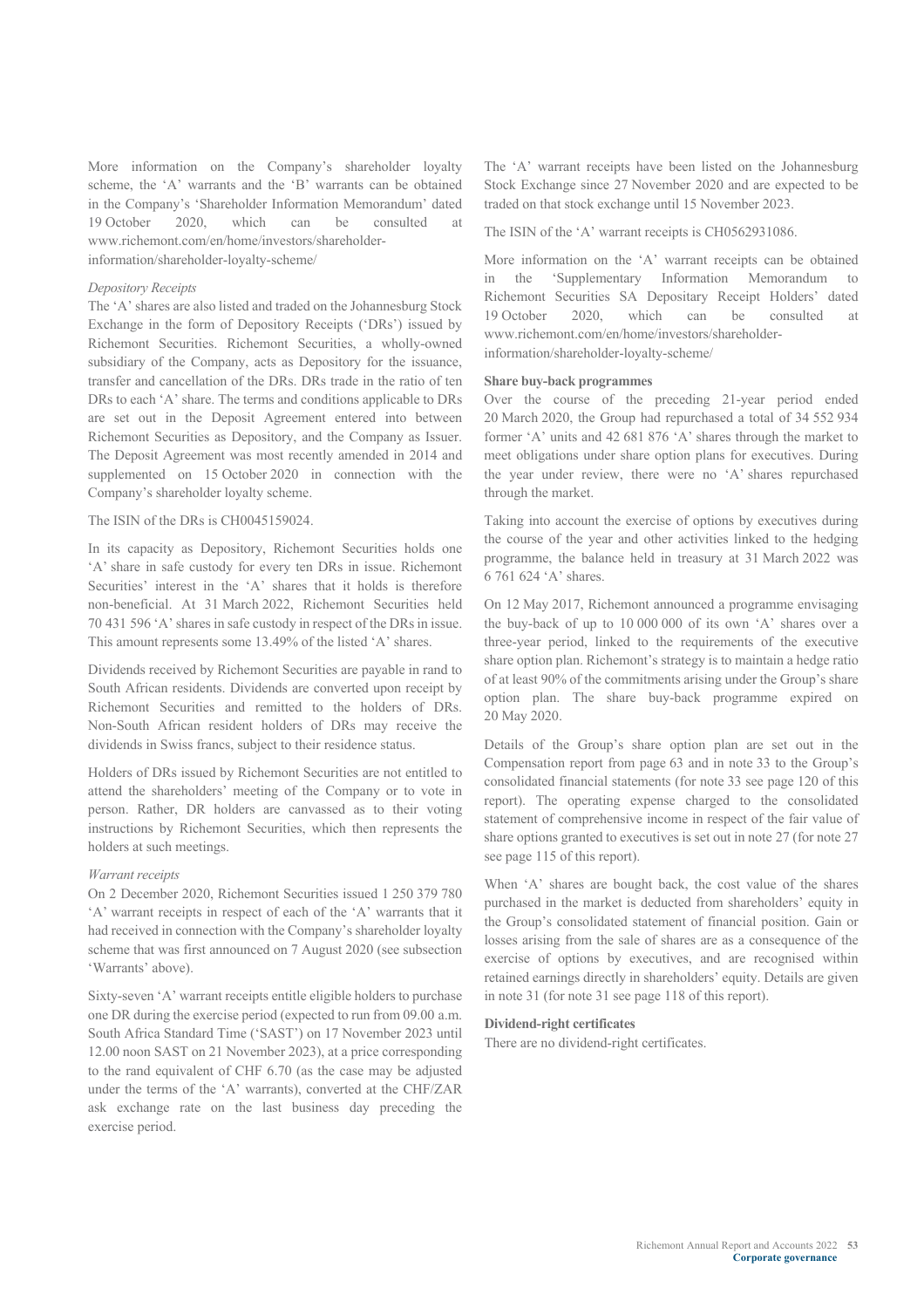#### **Transferability of shares**

The Company's 'A' shares are issued as uncertificated securities within the meaning of the CO and as intermediated securities within the meaning of the Swiss Federal Act on Intermediated Securities ('FISA'). Following entry in the Share Register, shareholders may request a statement in respect of their 'A' shares from the Company at any time. Shareholders do not have the right to request the printing and delivery of certificated 'A' shares. Certificates (individual share certificates or certificates representing several 'A' shares) may however be printed and delivered if considered appropriate by the Company. The transfer and encumbering of 'A' shares are carried out according to the provisions of the FISA. There are no restrictions on the transfer of 'A' shares. Transfers of the unlisted 'B' registered shares in the Company, which are held solely by Compagnie Financière Rupert, must be approved by the Board in accordance with Article 6 of the Articles. The limitations on transferability of shares may be removed by a resolution of the general meeting of shareholders passed by at least two-thirds of the shares and the absolute majority of the nominal share capital represented at a general meeting of shareholders.

According to Article 6 of the Articles, nominees holding 'A' shares may under certain conditions be registered in the Share Register as shareholders with voting rights.

For Article 6 see: www.richemont.com/media/8d88cb444844e38/a rticles-of-incorporation.pdf

#### **Convertible bonds and options**

As at 31 March 2022, there are no convertible bonds or options issued by the Company other than the share options issued in the context of the Group's share option plan. The details of the Group's share option plan are set out in the Compensation report from page 63 and in note 33 to the Group's consolidated financial statements (for note 33 see page 120 of this report).

#### **3. Board of Directors**

#### **Responsibilities and membership**

In addition to the non-transferable and inalienable duties, the Board kept the powers and responsibilities which are stipulated in section 2.2.3 of the Organisational Regulations.

For section 2.2.3 of the Organisational Regulations see: www.richemont.com/media/be4nsorn/20210318\_organisational\_r egulations.pdf

The Board is responsible for the overall strategic direction of the Group and the appointment of senior management. In addition, it is responsible for establishing financial controls and appropriate procedures for the management of risk within the Group as well as the overall supervision of the business. The Board is responsible for the preparation of the financial statements of the Company and of the Group and for the organisation of shareholder meetings.

With respect to the Board's membership and the qualities of its members as at 31 March 2022, nine nationalities are currently represented on the Board, which was composed of three executive directors and 15 non-executive directors with diverse professional and business backgrounds. The Board's Chairman is Mr Johann Rupert and its Deputy Chairman is Mr Josua Malherbe. Board members are proposed for election on an individual basis at each year's annual general meeting ('AGM') for a term of one year. All directors are eligible to stand for re-election each year, details of nominations being given in the notice of the AGM. There is no restriction on the number of times a director may seek re-election and no formal age limit for directors.

Neither age nor the number of years served on the Board is deemed to affect a director's independence. Certain independent directors have served for more than ten years.

The non-executive directors are, without exception, indisputably independent in character and judgment. With the exception of Mr Gary Saage (a Board member until 8 September 2021), all nonexecutive members of the Board were not previously members of the management of the Company or one of the Company's subsidiaries in the three financial years preceding the period under review. They bring to the Board an array of expertise and experience. The Board considers that the combination of experience and expertise has been a significant factor in contributing to the superior returns for shareholders generated by the Group since the listing of Richemont on the Swiss Stock Exchange in 1988. Photographs and biographies of the current Board members may be found on pages 46 to 50.

At the AGM on 8 September 2021, Mr Nicolas Bos, Mr Alan Quasha, Mr Gary Saage and Mr Cyrille Vigneron did not stand for re-election to the Board and Mr Patrick Thomas and Ms Jasmine Whitbread were elected as new members of the Board and appointed as non-executive directors. Mr Ruggero Magnoni and Mr Jan Rupert have indicated that they will not seek re-election at the 2022 AGM.

In terms of its regular business, the Board generally meets for half a day to a full day, five times per annum. Further meetings on specific topics are held on an ad hoc basis. During the year under review, the Board held nine meetings. In addition, Board members attended meetings with the senior management of certain Maisons at which strategy, marketing plans and new products were presented. The Chairman and the Chief Finance Officer establish the agendas for the meetings of the Board. Directors may ask that an item be placed on the agenda for any meeting. Financial reports and supporting information in respect of agenda items are circulated to members of the Board in advance of each meeting. The Board may invite other managers and external advisors to attend meetings.

#### **Professional background and other activities and functions** Details may be found on pages 46 to 50.

#### **Activities outside the Group**

The Articles (Article 26) limit the number of permitted mandates of Board members. Those activities include directorships in other organisations, including publicly listed businesses.

For Article 26 see: www.richemont.com/media/8d88cb444844e38 /articles-of-incorporation.pdf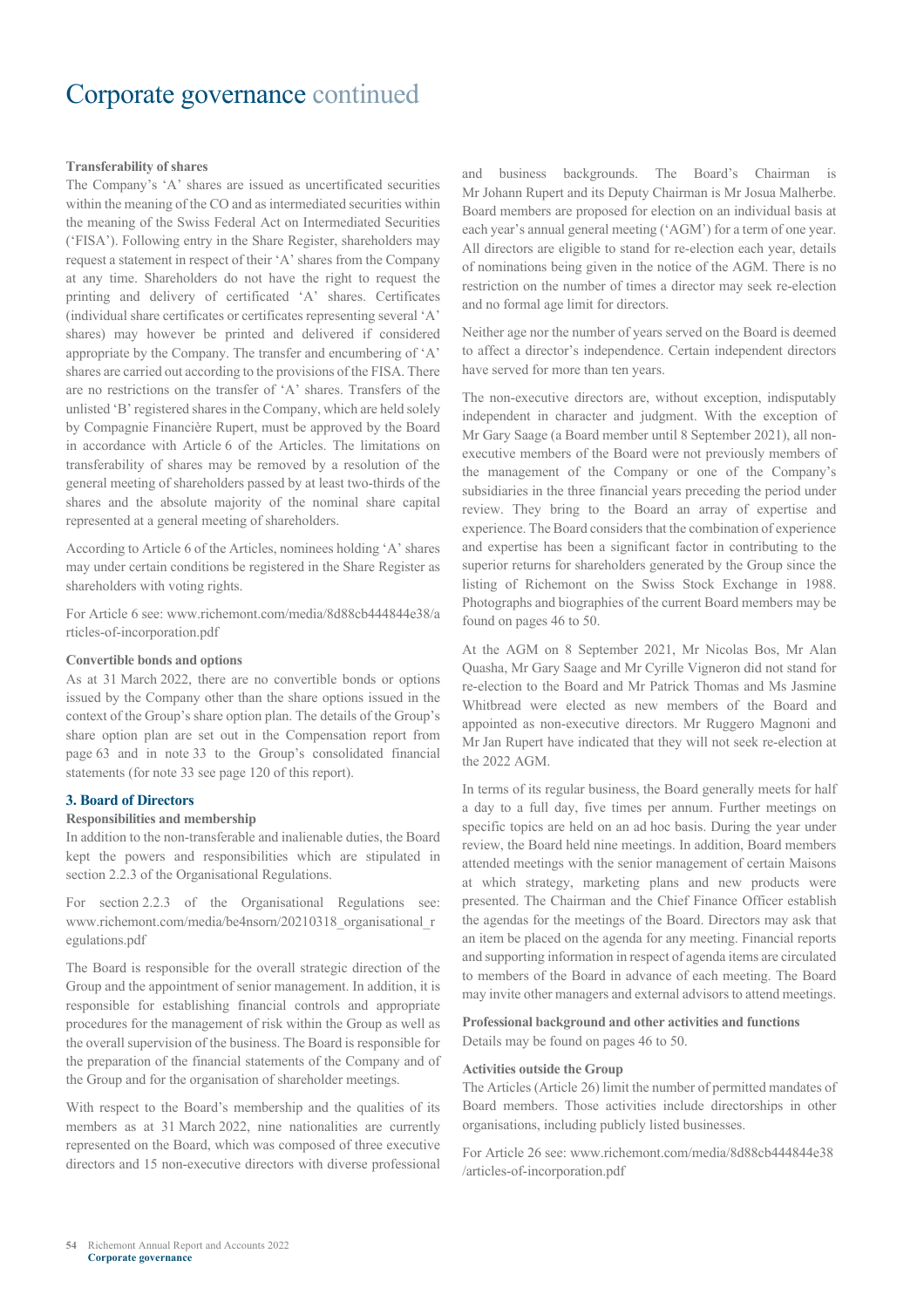#### **Elections and terms of office**

Each of the Chairman of the Board, the members of the Board, the members of the Compensation Committee and the Independent Representative are elected individually by the general meeting of shareholders. They serve for a term of one year, which expires at the end of the following AGM. They are eligible for re-election indefinitely.

#### **Board evaluation**

The Board and each of its permanent Committees conduct an annual self-assessment of their own role and effectiveness. This provides members of the Board the opportunity to reflect on their individual and collective performance. The respective Committee's conclusions are communicated to the Board.

#### **Board Committees**

In terms of the Group's framework of corporate governance, the Board has established the following standing committees: an Audit Committee; a Compensation Committee; a Governance and Sustainability Committee; a Nominations Committee and a Strategic Security Committee. The current composition of these Committees is indicated below and in the biographical notes on Board members that may be found on pages 46 to 50.

Each Board Committee has its own written terms of reference outlining its duties and responsibilities and a Chairman elected by the Board. The Chairman of each Committee presents a summary of the proceedings of each Committee meeting to the Board. All Board Committees are entitled to invite members of senior management and external specialists to attend meetings for specific matters on an ad hoc basis.

#### **Audit Committee**

During the year under review, the six members of the Audit Committee were: Mr Josua Malherbe (Chairman); Mr Clay Brendish; Maître Jean-Blaise Eckert; Mr Ruggero Magnoni; Dr Vesna Nevistic; and Mr Guillaume Pictet. The members are all non-executive directors and, without exception, independent in character and judgment.

Meetings of the Committee are held at least three times per annum and have a typical duration of half a day. During the year under review, three meetings took place. The Chief Finance Officer, the Head of Internal Audit and representatives of PricewaterhouseCoopers SA, the Group's external auditor, attended all three meetings. The Committee has met in camera with the internal auditor during each of these three meetings. Other managers have been invited to attend these three meetings.

The Audit Committee acts in an advisory capacity to the Board, except for the appointment of its advisors for which it has a decision power. Its principal tasks are to:

- satisfy itself that the consolidated financial statements follow approved accounting principles and give a true and fair view of the Group's financial position and results;
- recommend to the Board the appointment, reappointment or dismissal of the external auditor and keep under review their independence and objectivity as well as their level of compensation;
- examine and review, with both the external and internal auditor, the adequacy and effectiveness of the Group's accounting, financial and operational controls;
- oversee the effectiveness of the Group's Internal Audit function and liaise with the Head of Internal Audit on all matters of significance arising from the department's work;
- oversee the adequacy and effectiveness of risk management practices in the Group;
- examine and review the adequacy, effectiveness and integrity of the processes to assure the Group's compliance with all applicable laws and regulations; and
- ensure compliance with the Group's Code of Conduct.

The Chairman of the Audit Committee reports the findings of each Committee meeting to the Board and makes recommendations to management on behalf of the Board.

#### **Compensation Committee**

During the year under review, the Compensation Committee was composed of Mr Clay Brendish (Chairman); Dr Keyu Jin; Mr Guillaume Pictet; and Ms Maria Ramos. The members are all non-executive directors and, without exception, indisputably independent in character and judgment. To assist it in its deliberations, the Committee may draw on support from the Group's internal specialists and external advisors, whose role is explained in the Company's Compensation report from page 63. Meetings of the Committee are held as necessary but at least four per annum and typically last one to two hours. During the year under review, the Committee met on five occasions and invited other managers or external advisors five times.

The purpose of the Committee is to support the Board in establishing and reviewing the compensation strategy and guidelines as well as in preparing the proposals to the general meeting of shareholders regarding the compensation of the Board and the SEC. The Compensation Committee can submit proposals to the Board on other compensation-related issues.

The Committee can appoint advisors. It has authority to establish the policy framework for the remuneration of the members of the senior management.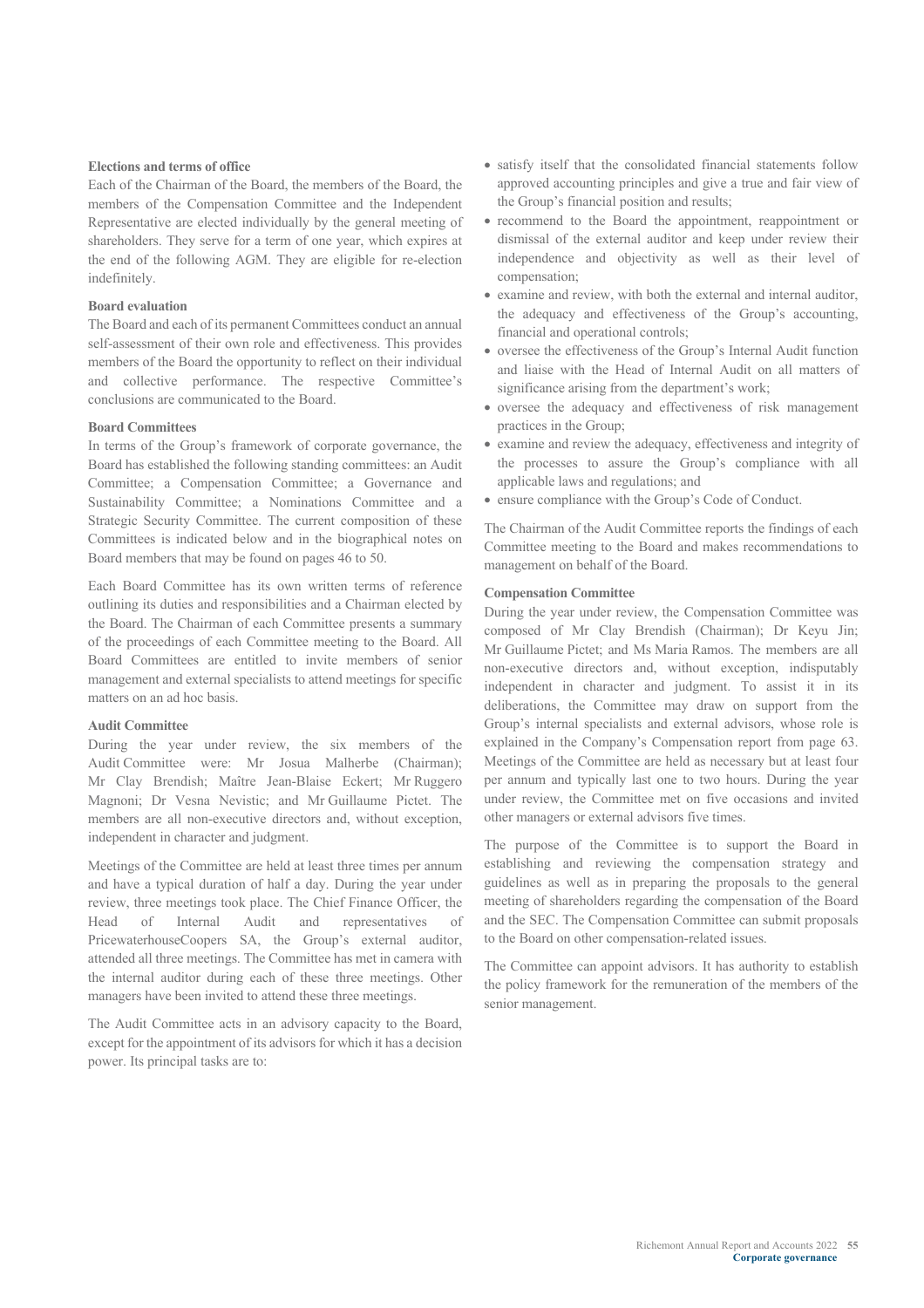The Committee oversees the administration of the Group's long-term incentive plans for executive members of the Board and the members of the SEC. It approves, inter alia, the awards granted to executive directors and approves the awards made to other executives in aggregate, recognising that the SEC has the authority to make awards to executives other than those serving on the Board. In addition, the Committee oversees any material amendment to existing long-term incentive plans or the creation of any other long-term incentive plan pertaining to senior management.

#### **Governance and Sustainability Committee**

In March 2021, the Board established a Governance and Sustainability Committee. It consists of the following nonexecutive directors: Mr Clay Brendish (Chairman until 4 February 2022, thereafter a member of the Committee); Ms Wendy Luhabe; Mr Guillaume Pictet; and Ms Jasmine Whitbread (appointed as member of the Committee on 8 September 2021 and Chairwoman since 4 February 2022). Meetings of the Committee are held at least three times per annum. During the year under review, five meetings took place.

The Governance and Sustainability Committee acts in an advisory capacity to the Board, except for the following areas: regarding environmental matters it shall review and approve management proposals regarding CO2 targets, climate change and biodiversity; regarding social matters it shall review and approve management proposals regarding Diversity, Equity and Inclusion ('DEI') as well as matters regarding human and workplace rights and positive social impacts within the Group's operations, its supply chain and the communities in which it operates; it shall further review and approve any material amendment to existing strategic plans relating to corporate social responsibility ('CSR'), environmental, social and governance ('ESG'), sustainability and any of their components; and it shall approve disclosures in the audited annual Sustainability Report and the Group's separate disclosures regarding Science Based Targets ('SBT') and DEI.

The purpose of the Committee is to support the Board in establishing and reviewing strategy, policies and guidelines with regard to ESG matters.

#### **Nominations Committee**

The Nominations Committee acts in an advisory capacity to the Board, except for the appointment of its advisors for which it has a decision power. It consists of the non-executive directors meeting under the chairmanship of the Chairman of the Board. During the year under review, eight meetings took place.

The principal functions of the Committee are to advise the Board in areas such as the composition and size of the Board and the criteria to be applied in the selection of new members of the Board and senior management. In addition, the Committee is responsible for the nomination of directors to serve on Board Committees.

Succession planning is established throughout the Group's operations. At the level of Board membership, the Nominations Committee is responsible for continuity as directors reach retirement or indicate their intention to resign.

The Group's succession plans seek to preserve the current balance of executive directors, former executive directors in a non-executive capacity, and non-executive directors who have not held operational responsibilities within the Group. While this balance will be preserved in the long term, as the continuity it brings to strategic discussions is one of the Group's strengths, the profile of individual appointments may vary from time to time. Such variations take account of the Board's evolving requirements in terms of experience and diversity.

#### **Strategic Security Committee**

The Strategic Security Committee acts in an advisory capacity to the Board. It also has authority to appoint advisors, and key officers responsible for security matters within the Group.

The Strategic Security Committee is composed of the following five non-executive directors: Mr Clay Brendish (Chairman); Mr Josua Malherbe; Mr Jeff Moss; Mr Anton Rupert; and Mr Jan Rupert.

To assist it in its deliberations, the Committee draws on support from the Group's internal specialists and external advisors. Meetings of the Committee are held as necessary and typically last half a day. The Committee met nine times during the year under review and invited other managers to these meetings.

The purpose of the Committee is to advise the Board in all aspects of security policy. It aims to protect the Company's assets, including confidential business information and intellectual property, and its operations against intrusive actions. It also oversees the protection of Richemont's employees and physical assets.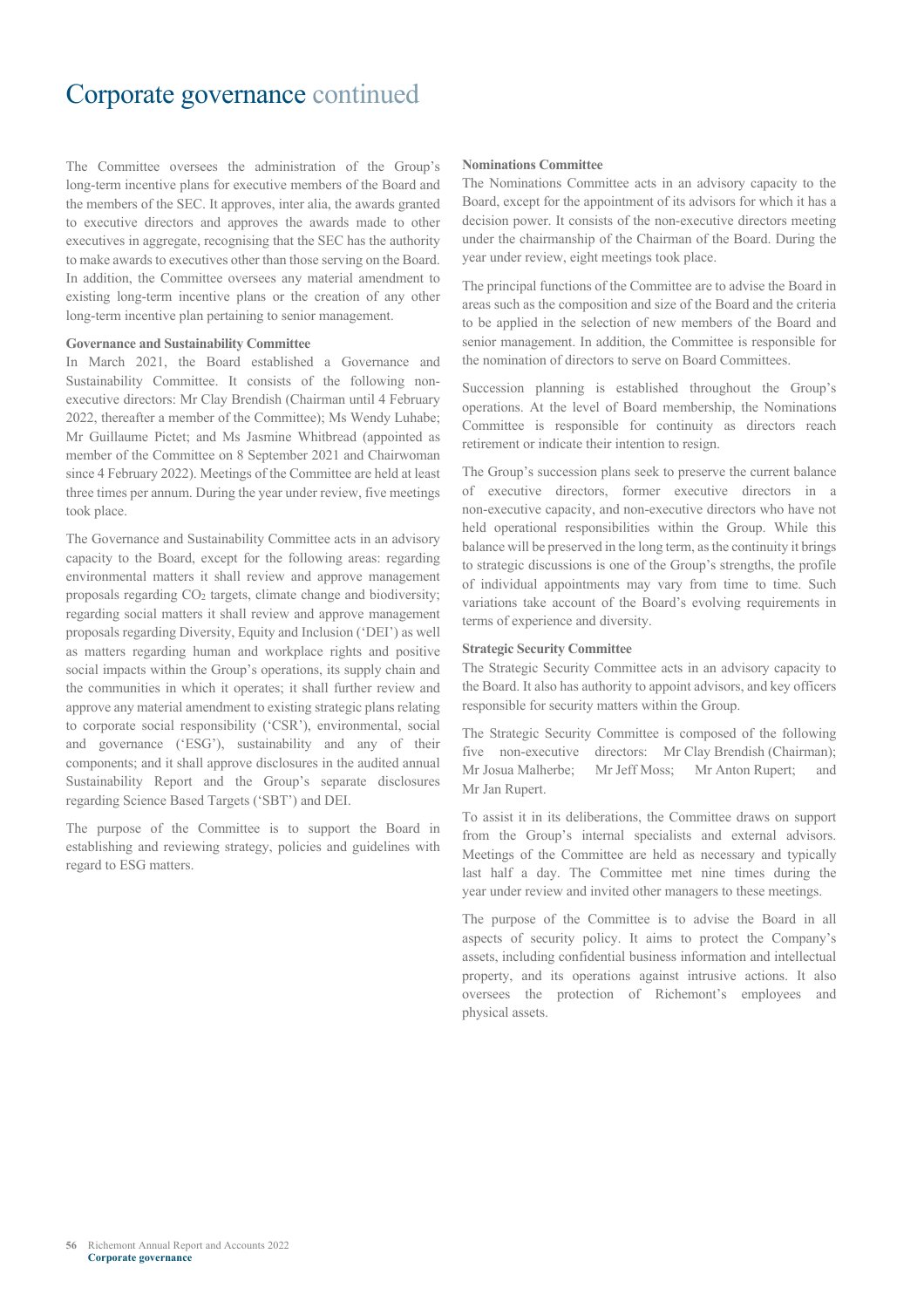#### **Attendance**

The attendance of each executive and non-executive director at Board and Committee meetings during the year under review are indicated in the following table.

|                                           |               | Governance and<br>Audit<br>Sustainability<br>Compensation<br>Nominations |                |           |           |                                 |  |  |
|-------------------------------------------|---------------|--------------------------------------------------------------------------|----------------|-----------|-----------|---------------------------------|--|--|
|                                           | Board         | Committee                                                                | Committee      | Committee | Committee | Strategic Security<br>Committee |  |  |
| Number of meetings                        | 9             | 3                                                                        | 5              | 5         | 8         | 9                               |  |  |
| Johann Rupert                             | $\mathcal{Q}$ |                                                                          | $\overline{4}$ |           |           |                                 |  |  |
| Josua Malherbe                            |               | 3                                                                        |                |           |           |                                 |  |  |
| Nikesh Arora                              |               |                                                                          |                |           |           |                                 |  |  |
| Nicolas Bos (until 8 September 2021)      |               |                                                                          |                |           |           |                                 |  |  |
| Clay Brendish                             |               |                                                                          |                |           |           |                                 |  |  |
| Jean-Blaise Eckert                        |               |                                                                          |                |           |           |                                 |  |  |
| <b>Burkhart Grund</b>                     |               |                                                                          |                |           |           |                                 |  |  |
| Keyu Jin                                  |               |                                                                          |                |           | 8         |                                 |  |  |
| Jérôme Lambert                            |               |                                                                          |                |           |           |                                 |  |  |
| Wendy Luhabe                              |               |                                                                          |                |           |           |                                 |  |  |
| Ruggero Magnoni                           |               |                                                                          |                |           |           |                                 |  |  |
| <b>Jeff Moss</b>                          |               |                                                                          |                |           |           |                                 |  |  |
| Vesna Nevistic                            |               |                                                                          |                |           |           |                                 |  |  |
| Guillaume Pictet                          |               |                                                                          |                |           |           |                                 |  |  |
| Alan Quasha (until 8 September 2021)      |               |                                                                          |                |           |           |                                 |  |  |
| Maria Ramos                               |               |                                                                          |                |           |           |                                 |  |  |
| Anton Rupert                              |               |                                                                          |                |           |           | x                               |  |  |
| Jan Rupert                                |               |                                                                          |                |           |           |                                 |  |  |
| Gary Saage (until 8 September 2021)       |               |                                                                          |                |           |           |                                 |  |  |
| Patrick Thomas (since 8 September 2021)   |               |                                                                          |                |           |           |                                 |  |  |
| Cyrille Vigneron (until 8 September 2021) |               |                                                                          |                |           |           |                                 |  |  |
| Jasmine Whitbead (since 8 September 2021) |               |                                                                          |                |           |           |                                 |  |  |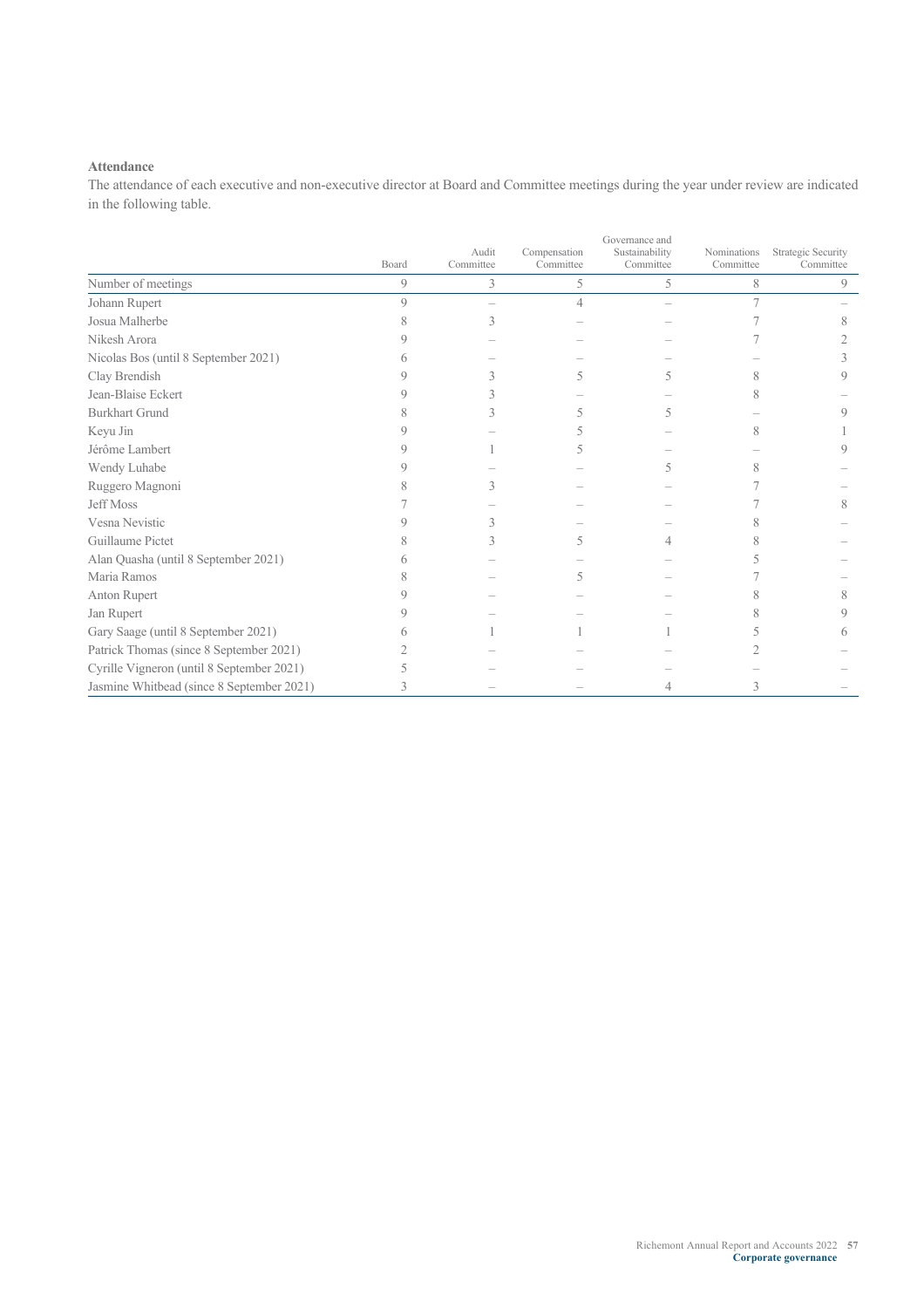#### **Control and risk management instruments**

Management is responsible for implementing the strategic policies determined by the Board. Members of management are empowered to conduct the day-to-day strategic and operational administration of the Group including, inter alia, financial management. Senior management is responsible for the management of the Group's underlying businesses and investments, subject at all times to an obligation to provide adequate information on the development of those businesses to the Board. Management operates within the guidelines as set out in the Group Investment Procedures and such other policies and procedures as may from time to time be laid down by the Board. In addition, management provides the Board with appropriate support to consider and evaluate strategic alternatives.

The Board employs various reporting means and control mechanisms in order to monitor the way in which senior management exercises the authority delegated to it.

- Prior to each Board meeting, members of the Board receive a financial report, summarising recent Group, segmental and Maison financial performance as well as operational developments.
- Members of the SEC ('Senior Executives') report to the Board at each meeting. Supplementary reports are provided by the Company Secretary.
- The Group's employee performance review process requires that members of management are given clearly defined targets at the beginning of each financial year. The Senior Executives monitor performance against these targets on an ongoing basis and report progress to the Board.
- There is interaction between the Board and other members of the management, for example, through the presence on a regular or ad hoc basis at Board Committee meetings. Members of the Board are also exposed to the decision-making process at the level of each Maison through their involvement with the annual reviews of the Maisons' strategies.
- The Group's Internal Audit function provides an objective means of assessing how the Group's risks are being managed and controlled. This function's independent status is reinforced by the direct reporting line from the Head of Internal Audit to the Chairman of the Audit Committee. The function performs financial and operational audits in accordance with a programme approved annually by the Audit Committee. This risk-based programme is designed to ensure that all business units as well as Group-wide issues are given sufficient audit coverage within an appropriate time frame. Summary reports from each audit are provided to the Audit Committee and discussed at its meetings. Progress with implementation of corrective actions is monitored on a regular basis.

The Group's risk profile is evolving reflecting the volatile global macro and luxury environment. Enterprise risk management is a fundamental element of the Group's approach to risk management. A key goal is to ensure strong organisational alignment as to key risks facing the Group, which, if not mitigated, would prevent the Group from achieving its strategic objectives. To ensure that risks are identified and mitigated the Company has a risk management process which considers both strategic and operational risks ('Key Risks'). These Key Risks are identified through discussions with senior executives and reviewed and discussed at an annual meeting of the SEC. Following this meeting, a senior executive is appointed as Risk Coordinator for each Key Risk and is responsible for developing a risk mitigation plan ('Risk Mitigation Plan') and ensuring that mitigating actions are implemented. All identified Key Risks are modelled according to their probability of occurrence and potential impact and subsequently prioritised by management. A consolidated risk report, which includes the Risk Mitigation Plans prepared by the respective Risk Coordinator, is reviewed annually by the Audit Committee and the Board. The Key Risks identified include the risks associated with inter alia Security/Business Interruption, Business Transformation and Compliance, which can be explained as follows. The Group's success is highly dependent on its ability to respond to major business interruption events such as e.g. the Ukraine Crisis or Covid-19 and to adapt to the secular changes in the luxury industry, caused by accelerating industry digitisation, increasing importance of customer-centricity, and volatility of the socio-economic and geo-political environment. The Company is focusing on leveraging the Group's strategic investments and partnerships to cope with disruptive competitive market forces, by identifying new growth opportunities. Compliance risks and related monitoring requirements are rising, as regulators, financial institutions and governments are tightening the various legal frameworks where the Group and its Maisons are conducting business, in areas such as anti-bribery and corruption, anti-money laundering, international sanctions, anti-trust and competition, cybersecurity and data privacy, labour and employment and product/trade and sourcing. The Company has established a Legal and Regulatory Compliance Committee to discuss compliance priorities and analyses of various legal and regulatory monitoring tools.

#### **4. Senior Executive Committee**

Except where the law, the Articles or the Organisational Regulations of the Company provide otherwise, the Board has delegated the entire management of the Company to the SEC. The exact scope of the SEC's powers is outlined in Section 3.2 of the Organisational Regulations of the Company, which can be consulted

www.richemont.com/media/be4nsorn/20210318\_organisational\_r egulations.pdf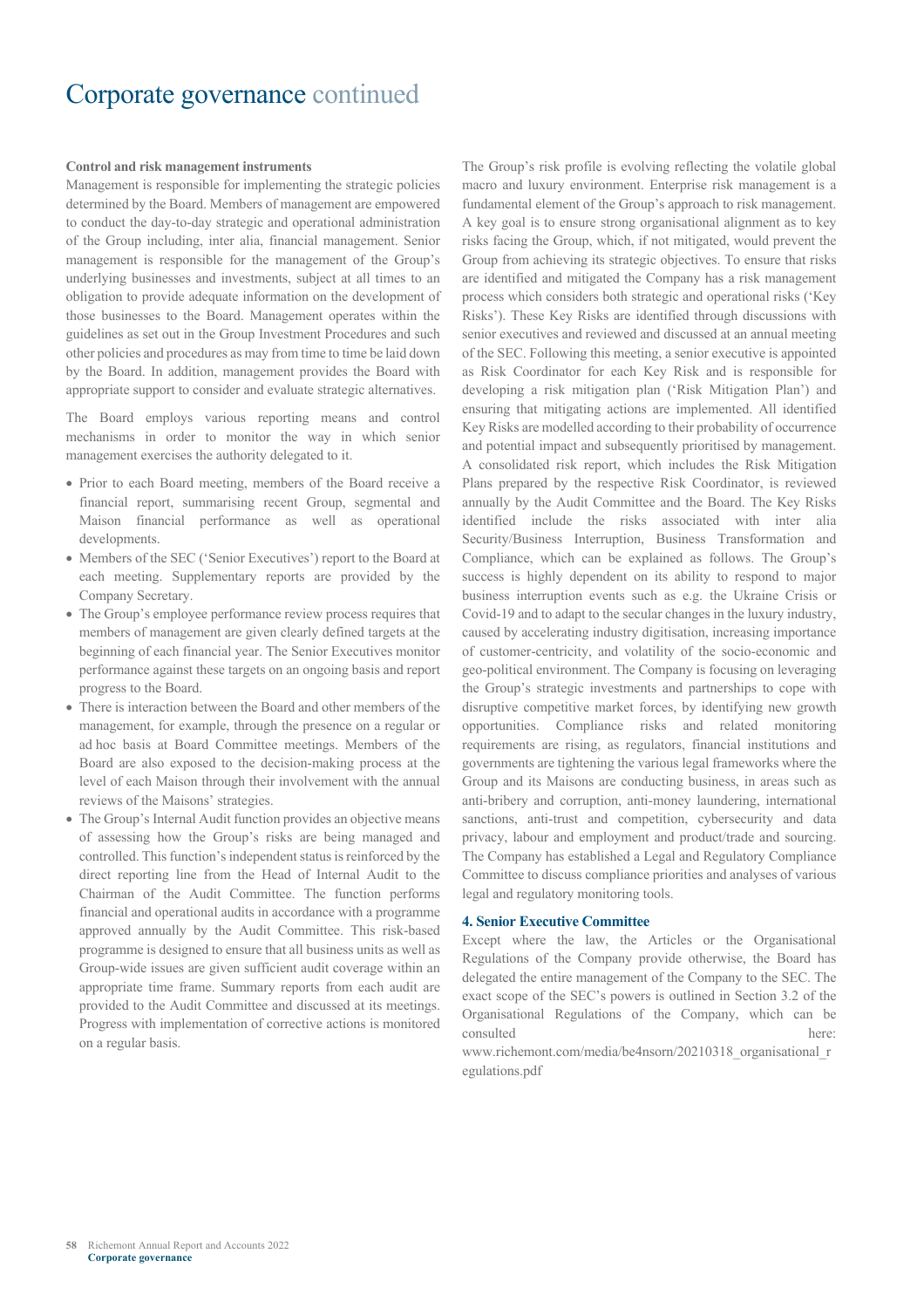The SEC comprised from 1 April 2021 until 8 September 2021: Mr Jérôme Lambert, the Chief Executive Officer; Mr Burkhart Grund, the Chief Finance Officer; Mr Nicolas Bos, Chief Executive Officer of Van Cleef & Arpels; Mr Cyrille Vigneron, Chief Executive Officer of Cartier; Mr Frank Vivier, the Chief Transformation Officer; Mr Emmanuel Perrin, the Head of Specialist Watchmakers Distribution; and Mr Philippe Fortunato, the Chief Executive Officer of Fashion & Accessories Maisons.

On 8 September 2021, Mr Nicolas Bos, Mr Cyrille Vigneron, Mr Frank Vivier, Mr Emmanuel Perrin and Mr Philippe Fortunato stepped down from the SEC. Since that date, the SEC is comprised of Mr Johann Rupert, Mr Jérôme Lambert and Mr Burkhart Grund. Their biographical details and other activities may be found on: www.richemont.com/en/home/about-us/corporategovernance/senior-executive-committee/

The SEC focuses solely on strategic direction, capital allocation, governance, and the provision of central and regional functions for the benefit of the Group's Maisons and businesses.

Mr Lambert, the Group Chief Executive Officer, leads the development of strategic plans reflecting the long-term objectives and priorities established by the Board.

In accordance with section 3.1 of the Organisational Regulations, the Chairman of the Board oversees the convening of meetings of the Board and ensures the liaison between the Board and the SEC. Other managers were invited to participate on an ad hoc basis at the Chairman's discretion.

The SEC meets on an ad hoc basis to review matters associated with the implementation of the Group's strategic policies. During the year under review the Committee met twelve times.

For section 3.1 of the Organisational Regulations see: www.richemont.com/media/be4nsorn/20210318\_organisational\_r egulations.pdf

#### **Activities outside the Group**

The Articles (Article 36) limit the number of permitted mandates of Senior Executives. Those activities include directorships in other organisations, including publicly listed businesses.

For Article 36 see: www.richemont.com/media/8d88cb444844e38 /articles-of-incorporation.pdf

#### **Management contracts**

There are no contracts between the Group and any third parties for the management of the Company or any subsidiary in the Group.

#### **Committees reporting to the Senior Executive Committee**

From time to time, committees of the SEC may be established to determine the Group's policy in specific business areas, including finance, health and safety matters and corporate social responsibility.

#### **5. Compensation, shareholdings and loans**

Details of compensation-related matters are given in the Compensation report from page 63.

#### **6. Shareholder participation rights Voting rights**

Holders of Richemont shares may attend and vote at meetings of shareholders of the Company. They may attend in person or may appoint a third party to represent them at the meeting. In addition, an independent representative is appointed at each general meeting by shareholders for a term of one year expiring at the end of the following year's AGM.

There is no limit on the number of shares that may be held by any given party. Pursuant to Article 6 of the Articles, the voting rights attaching to those shares are only restricted if the shares are either unregistered or are held by a registered nominee with at least 1% of the share capital of the Company and that nominee has declined the Company's request to provide certain details regarding the owners. Further details of this restriction may be found in Article 6 of the Articles.

For Article 6 see : www.richemont.com/media/8d88cb444844e38/ articles-of-incorporation.pdf

The Company 'A' and 'B' shares have equal rights to share in the dividends and capital of the Company; 'B' shareholders are entitled to receive 10% of the dividend per share paid to 'A' shareholders and hold 9.1% of the Company's capital. However, despite the differing par values of the 'A' and 'B' shares, each 'B' share conveys the same voting rights as each 'A' share, in normal circumstances, at shareholder meetings. Richemont 'B' shareholders therefore control 50% of the votes at shareholder meetings. The 'B' registered shares are entirely held by Compagnie Financière Rupert (see section 1 above). In accordance with Swiss company law, certain resolutions, notably those relating to the purpose of the Company, its capital structure, the transfer of its registered office or its dissolution, require the approval of two-thirds of the shares and the absolute majority of the nominal share capital represented at a general meeting of shareholders.

The relevant date to determine the shareholders' right to participate in the general meeting of shareholders on the basis of the registrations appearing in the share register is set by the Board and is stipulated in the notice of meeting.

#### **Statutory quorums**

The general meeting of shareholders is the Company's ultimate decision-making forum. Resolutions of the general meeting are generally passed by an absolute majority of the votes represented at the meeting. As detailed above, certain resolutions may require the approval of two-thirds of the shares and an absolute majority of the nominal share capital represented at a general meeting of shareholders.

Further details on quorum and requisite majorities may be found in Article 18 of the Articles.

For Article 18 see: www.richemont.com/media/8d88cb444844e38 /articles-of-incorporation.pdf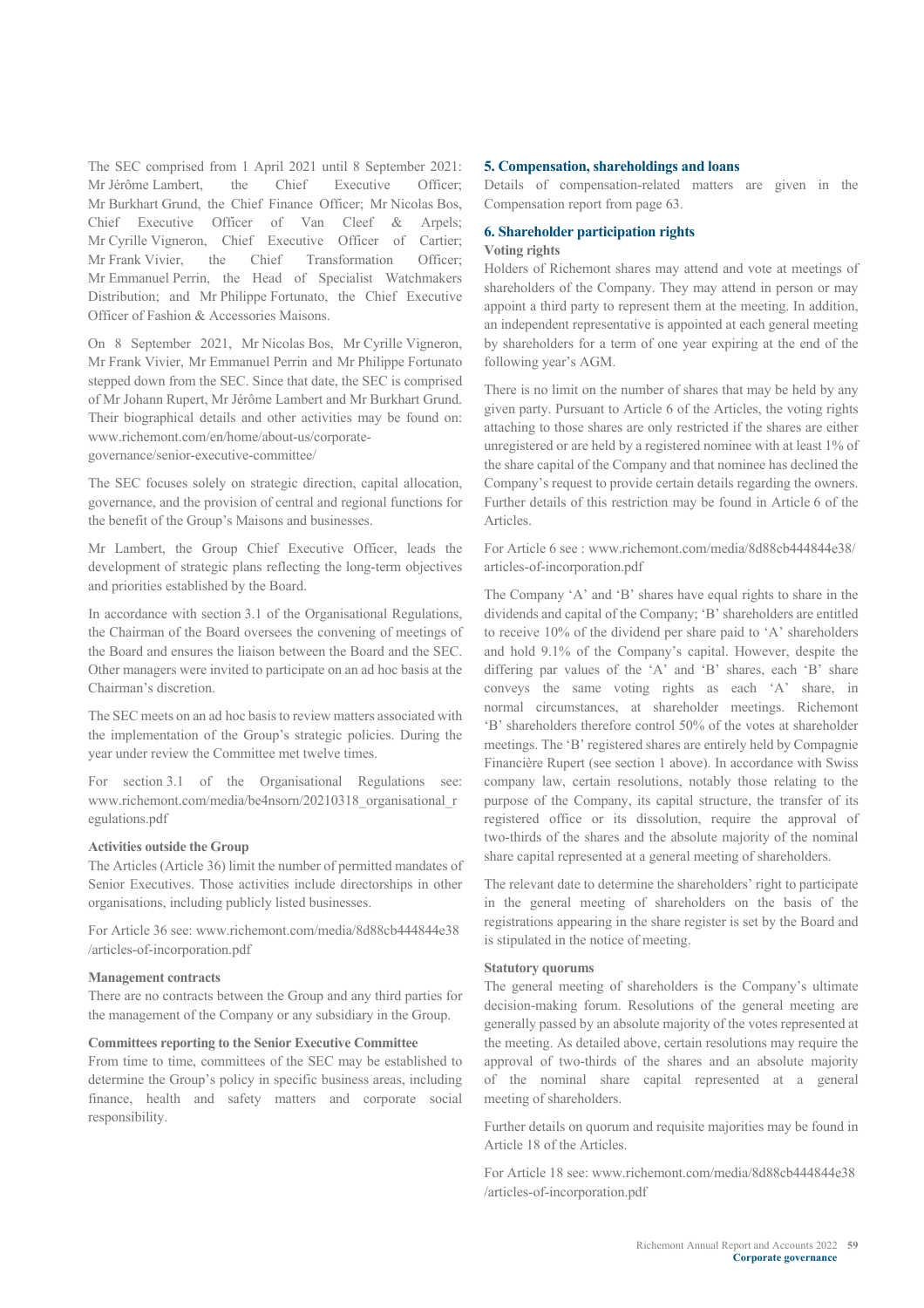#### **Convocation of the general meeting of shareholders and inclusions of items on the agenda**

It is contemplated that the AGM, in respect of the financial year ended 31 March 2022, will be held on 7 September 2022 at the Four Seasons Hotel des Bergues, Geneva. However, it is to be noted that the Company is constantly monitoring developments regarding Covid-19 and preparing in the event any changes for the annual meeting are necessary or appropriate. In case of changes, such as the date or location or a requirement that shareholders exclusively exercise their rights through the independent representative appointed by the Company, the Company will announce the change in advance and post the relevant details, including instructions on how shareholders can exercise their rights, in its notice and on the Company's website: www.richemont.com. The notice period and agenda in respect of the meeting follow the requirements of Swiss company law.

Holders of a minimum of one million 'A' shares in the Company with a par value of CHF 1 million may request that an item be placed on the meeting agenda.

#### **7. Change of control and defence mechanisms**

In terms of the FinMIA and its implementing ordinances, the Company has not elected to 'opt out' or 'opt up' in respect of the provisions relating to the obligations for an acquirer of a significant shareholding to make a compulsory offer to all shareholders. In accordance with FinMIA, any party that would directly or indirectly, or acting in concert with third parties, acquire more than 33⅓% of the voting rights of the Company would therefore be obliged to make an offer to acquire all of the listed equity securities of the Company.

No specific provisions exist in the Articles or Organisational Regulations of the Company which would seek to limit or block any takeover bid. No special contractual relationships exist between Group companies and directors or members of senior management which would protect management or act as a deterrent to a change of control of the Company.

The rules of the long-term compensation plans for executives in the Group contain specific provisions in respect of a change of control of the Group. These provisions are typical in terms of such plans and would result in the immediate vesting of benefits due to participants in the event of a change of control taking place.

#### **8. Auditor**

The external auditor reports to the Board through the Audit Committee, which also supervises the Group's relationship with the auditor.

PricewaterhouseCoopers SA was reappointed by the Company's shareholders at the 2021 AGM as the auditor of the Company's financial statements and the Group's consolidated financial statements. It was appointed for a period of one year and, being eligible, will stand for a further period of office of one year at this year's AGM.

PricewaterhouseCoopers was initially appointed as auditor of the Company and the Group in 1993 (as Coopers & Lybrand). Mr Guillaume Nayet, the lead auditor, assumed that role in September 2018. In accordance with Swiss law, the lead auditor rotates at least once every seven years.

In the year under review, total fees and expenses paid or accrued as payable to PricewaterhouseCoopers for the audit of the financial statements of the Company, the Group and its subsidiaries were  $\epsilon$  10.2 million. Total fees and expenses paid or accrued as payable in respect of the financial year to PricewaterhouseCoopers for non-audit services amounted to  $\epsilon$  1.0 million, primarily relating to tax compliance services.

The scope of services provided by the external auditor is reviewed annually by the Audit Committee and the relative weight of non-audit work provided by the external auditor is also kept under close review. The Audit Committee further assesses the effectiveness of external audit and the independence and objectivity of the external auditor, reviews the level of remuneration to be paid to the external auditor and approves the fees to be paid for the audit of the financial statements of the Company and the Group.

A questionnaire-based evaluation, in which the Finance Director of every subsidiary is consulted, forms the basis of an annual review of the external auditor's performance. The results of the evaluation are reviewed by the Audit Committee.

Representatives of PricewaterhouseCoopers attended three meetings of the Audit Committee held during the year as well as the meeting of the Committee held on 19 May 2021 at which the financial statements were reviewed. The Audit Committee has also met in camera with the external auditor during the course of these three meetings.

The Company has decided to initiate a comprehensive tender process for its external audit function, under the supervision of the Audit Committee. In order to allow for a robust selection and evaluation process, it is anticipated that this process will be completed in the Company's 2024 fiscal year, with the Board to propose to the 2025 AGM the appointment of the chosen firm for the financial year ending 31 March 2026, at the earliest.

#### **9. Information policy**

The Group reports to shareholders in accordance with the requirements of Swiss law and the guidance provided by the SIX Swiss Exchange. The annual report is the principal source of financial and business information for shareholders. The Group's announcement of the results for the financial year is issued in May each year.

In addition to the regulatory annual and interim reports, Richemont publishes trading statements in July covering the Group's performance during the first quarter of its financial year, and in January covering the Group's performance during the third quarter of its financial year and the pre-Christmas trading period. Ad hoc announcements are made in respect of matters, which the Board considers to be of significance to shareholders, in accordance with the specific guidelines laid down by the SIX Swiss Exchange.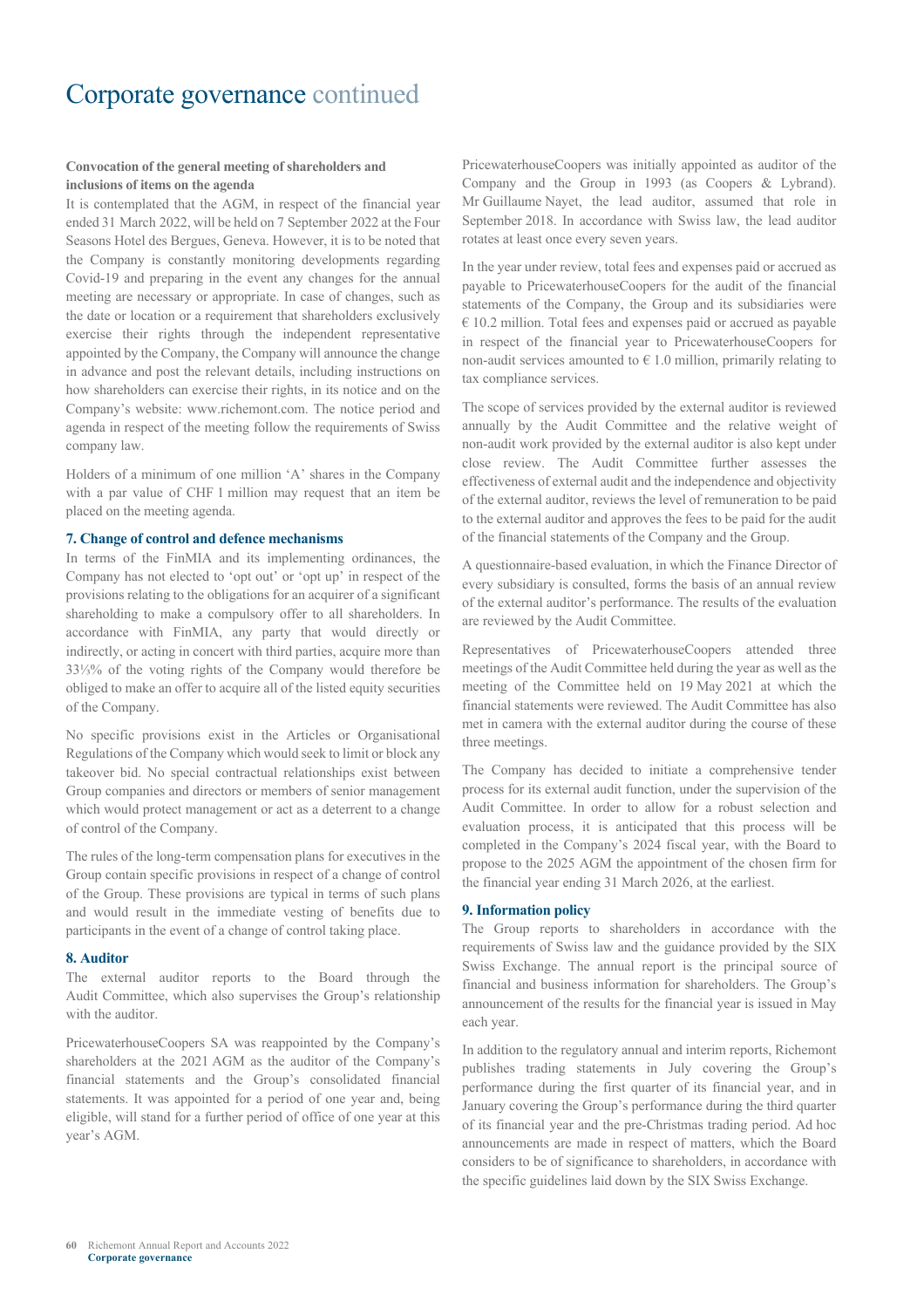The annual report is distributed to all parties who have asked to be placed on the Group's mailing list, including holders of South African DRs. Investors may request electronic notification that such reports have been published on the Group's website.

All news announcements other than the annual financial report are distributed by email. Shareholders and other interested parties may ask to be included on the distribution list by contacting the Company Secretary at the Company's registered office or by email (secretariat@cfrinfo.net) or by registering on the Group's website at www.richemont.com/en/home/contact-us/subscribe-to-ourpress-releases/

Copies of the annual and interim reports, results announcements, trading statements, and the Sustainability Report may also be downloaded from the Richemont website at www.richemont.com/en/home/investors/results-reportspresentations

and copies of the Company's ad hoc announcements on the Group's website at www.richemont.com/en/home/media/press-releases-andnews/?category=Ad+hoc+announcements+pursuant+ to+Art.+53+LR.

Copies of the Articles, together with its Organisational Regulations, are also available on the website.

The Group presents its annual and interim results to analysts and major investors each year. The presentations take place in Geneva and are simultaneously broadcast over the internet to anyone who registers to view them. Each presentation is downloadable from the website. A replay of the broadcast is available on the Group's website within 24 hours of the presentation and a transcript of the presentation shortly thereafter.

Statutory and regulatory announcements are published in the Swiss Official Gazette of Commerce and, in certain cases, by the SIX Swiss Exchange.

The Company's registered office is 50, chemin de la Chênaie CP 30, 1293 Bellevue, Geneva, Switzerland. The Company's telephone number is:  $+41$  (0) 22 721 3500 and its website is: www.richemont.com

#### Contact addresses are:

Secretariat: Swen H. Grundmann, Company Secretary. Tel: +41 (0) 22 721 3500 – Email: secretariat@cfrinfo.net

Investor and Media: Sophie Cagnard, Group Corporate Communications Director; James Fraser, Investor Relations Executive.

Tel:  $+41$  (0) 22 721 3003 – Email: investor.relations@cfrinfo.net (investor relations)

Tel:  $+41$  (0) 22 721 3507 – Email: pressoffice@cfrinfo.net (press enquiries)

#### **10. Closed periods**

Richemont defines the principles related to the closed periods within the Group's Code of Conduct.

The Code of Conduct applies to the members of the Board, the former members of the Board who served within the last twelve months or act as advisors to the Board, the members of the SEC, and other directors, employees and consultants of Group companies, who have been notified that they are subject to trading restrictions set forth in the Code (the 'addressees').

During closed periods and subject to certain conditions and exceptions mentioned below, the addressees are prevented from entering into trades on the securities issued by Richemont (or by another entity within the Group), as well as the instruments which have securities issued by Richemont (or by another entity within the Group) as their significant underlying asset. The prohibition to enter into trades during closed periods also applies to persons connected with the addressees (such as spouses and other individuals living in the same household as the addressees) and entities on which the addressees have a significant influence.

The Group is in closed periods:

- from 1 April until the announcement of the annual results:
- from 1 July until the trading update for the quarter ended 30 June is published;
- from 1 October until the announcement of the interim results; and
- from 15 December until the trading update for the quarter ended 31 December is published.

By way of exception, trades entered into by connected persons or entities that do not affect the addressees' assets are not subject to closed period restrictions if the addressees do not have a significant influence on the trade. In limited circumstance, trades that affect the assets of an addressee may not be affected by closed periods when the recipient has no possibility to influence the trade. Upon request, an authorisation to trade in a closed period may exceptionally be granted by the Chief Finance Officer.

Additionally, the members of the Board and the SEC as well as a number of notified addressees are subject to a clearance regime, whereby trades outside of closed periods must be authorised prior to being carried out.